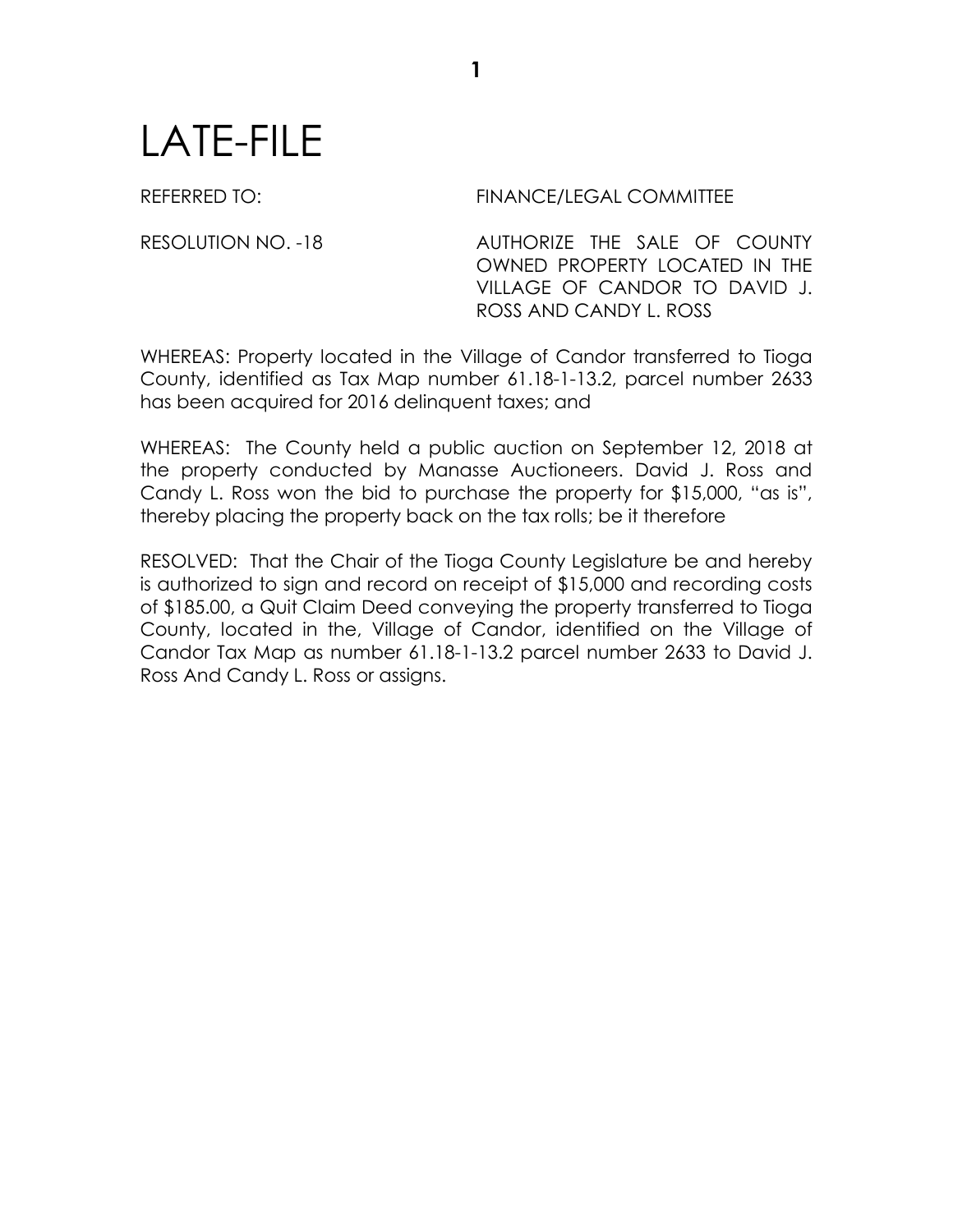REFERRED TO: LEGAL COMMITTEE PERSONNEL COMMITTEE

RESOLUTION NO. -18 AUTHORIZE CREATION AND FILLING OF TEMPORARY POSITION (LAW DEPARTMENT)

WHEREAS: The position of Safety Officer (PT) will become vacant on December 5, 2018 due to the resignation of the current incumbent, William Kenville; and

WHEREAS: The County Attorney would like to have an opportunity for the incoming candidate to work with Mr. Kenville for a period of time in order to transition the workload; and

WHEREAS: In order to accomplish this, a temporary position needs to be created; therefore be it

RESOLVED: That the Legislature hereby authorizes the creation of a temporary Safety Officer (PT) position effective October 17, 2018; and be it further

RESOLVED: That the County Attorney shall be allowed to recruit and fill said temporary position on or after November 12, 2018, and through December 5, 2018, at a rate of \$30.71.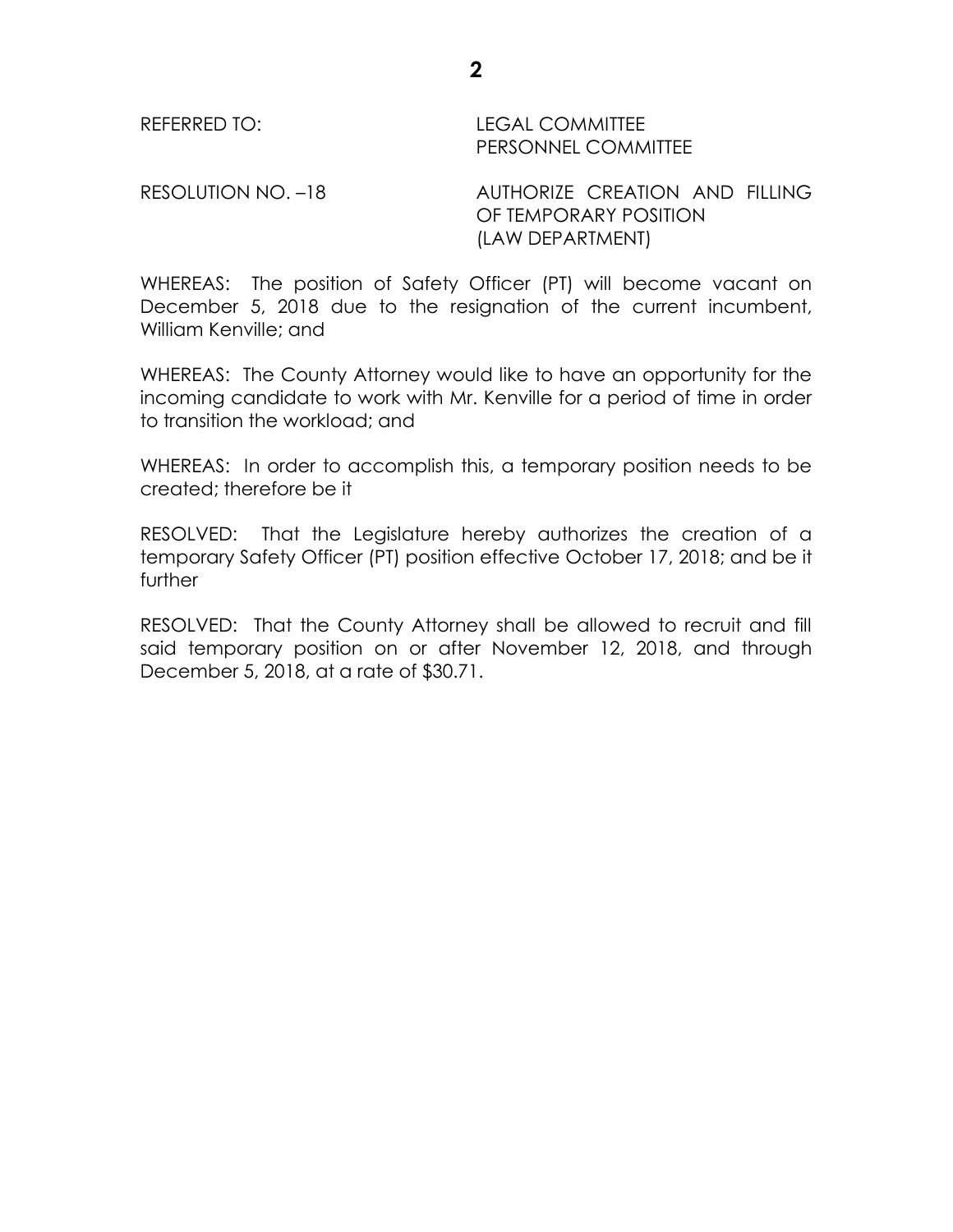## REFERRED TO: **ITCS COMMITTEE**

RESOLUTION NO. -18 AUTHORIZE APPOINTMENT NETWORK ADMINISTRATOR

WHEREAS: Resolution 167-18 authorized the creation of a Network Administrator position (Non-Union \$50,378-60,378); and

WHEREAS: During the last three months, the Director of ITCS has been searching for a candidate to fill the position; and

WHEREAS: A qualified candidate has been recruited and has accepted the employment offer; therefore be it

RESOLVED: That Charles E. Gilbert is hereby provisionally appointed as Network Administrator effective October 29, 2018 at an annual non-union salary of \$54,000; and be it further

RESOLVED: That Mr. Gilbert may be eligible for a salary increase after 6 months, in accordance with the Non-Union Benefits Policy.